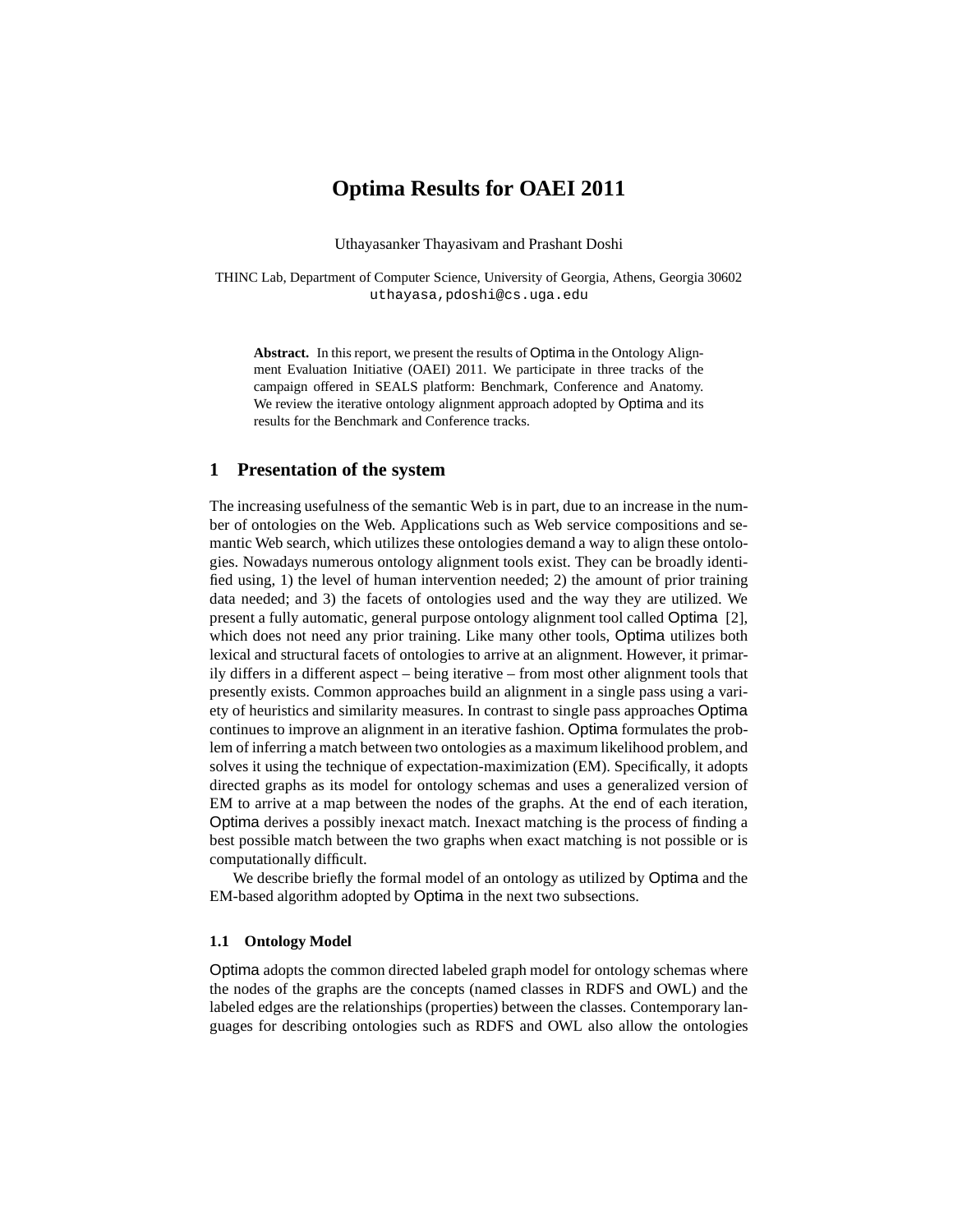to be modeled as directed labeled graphs [3]. Because Optima focuses on identifying a many-one map, let the graph with the larger number of nodes be labeled as the *data* graph while the other as the *model*. Formally, the data graph is modeled as:  $O_d = \langle V_d, E_d, L_d \rangle$ , where  $V_d$  is the set of labeled vertices representing the concepts,  $E_d$  is the set of edges representing the relations which is a set of ordered two subsets of  $V_d$ , and  $L_d : E_d \to \Delta$  where  $\Delta$  is a set of labels, gives the edge labels. Analogously,  $O_m = \langle V_m, E_m, L_m \rangle$  is the model graph against which the data graph is matched. Let M be the standard  $|V_d| \times |V_m|$  matrix that represents the match between the two graphs:

$$
M = \begin{bmatrix} m_{11} & m_{12} & \cdots & m_{1|V_m|} \\ m_{21} & m_{22} & \cdots & m_{2|V_m|} \\ \vdots & \vdots & \ddots & \vdots \\ m_{|V_d|1} & m_{|V_d|2} & \cdots & m_{|V_d||V_m|} \end{bmatrix}
$$
 (1)

Each assignment variable in  $M$  is,

$$
m_{a\alpha} = \begin{cases} 1 \text{ if } f(x_a) = y_\alpha : x_a \in V_d, y_\alpha \in V_m \\ 0 \text{ otherwise} \end{cases}
$$

where  $f(\cdot)$  represents the correspondence between the two ontology graphs. Consequently, M is a binary matrix representing the match.

#### **1.2 EM-based Algorithm**

Optima views the mapping between two ontologies as the problem of, the concepts of source ontology (data graph) emitting the concepts of target ontology (model graph) with an underlying Bernoulli distribution. It formulates this model as a maximum likelihood problem and solves it using the popular expectation maximization algorithm (EM) developed by Dempster et al. [1] to find the maximum likelihood estimate of the alignment from observed data instances in the presence of missing correspondence. It iteratively searches for the match matrix,  $M_*$ , that gives the maximum conditional probability of the data graph,  $\mathcal{O}_d$ , given the model graph,  $\mathcal{O}_m$ , and the match assignments. Formally,

$$
M_* = \underset{M \in \mathcal{M}}{\arg \max} Pr(\mathcal{O}_d | \mathcal{O}_m, M)
$$

where M is the set of all match matrices. While there may be as many as  $2^{|V_d||V_m|}$ possible alignments, Optima shrinks this space by considering many-one maps only. In the equation above, Optima uses heuristics to guide its search space. Section 1.4 explains the heuristics used in Optima.

$$
Pr\left(\mathcal{O}_d|\mathcal{O}_m, M\right) = \prod_{x_a \in V_d} \sum_{y_\alpha \in V_m} Pr(x_a|y_\alpha, M)\pi_\alpha \tag{2}
$$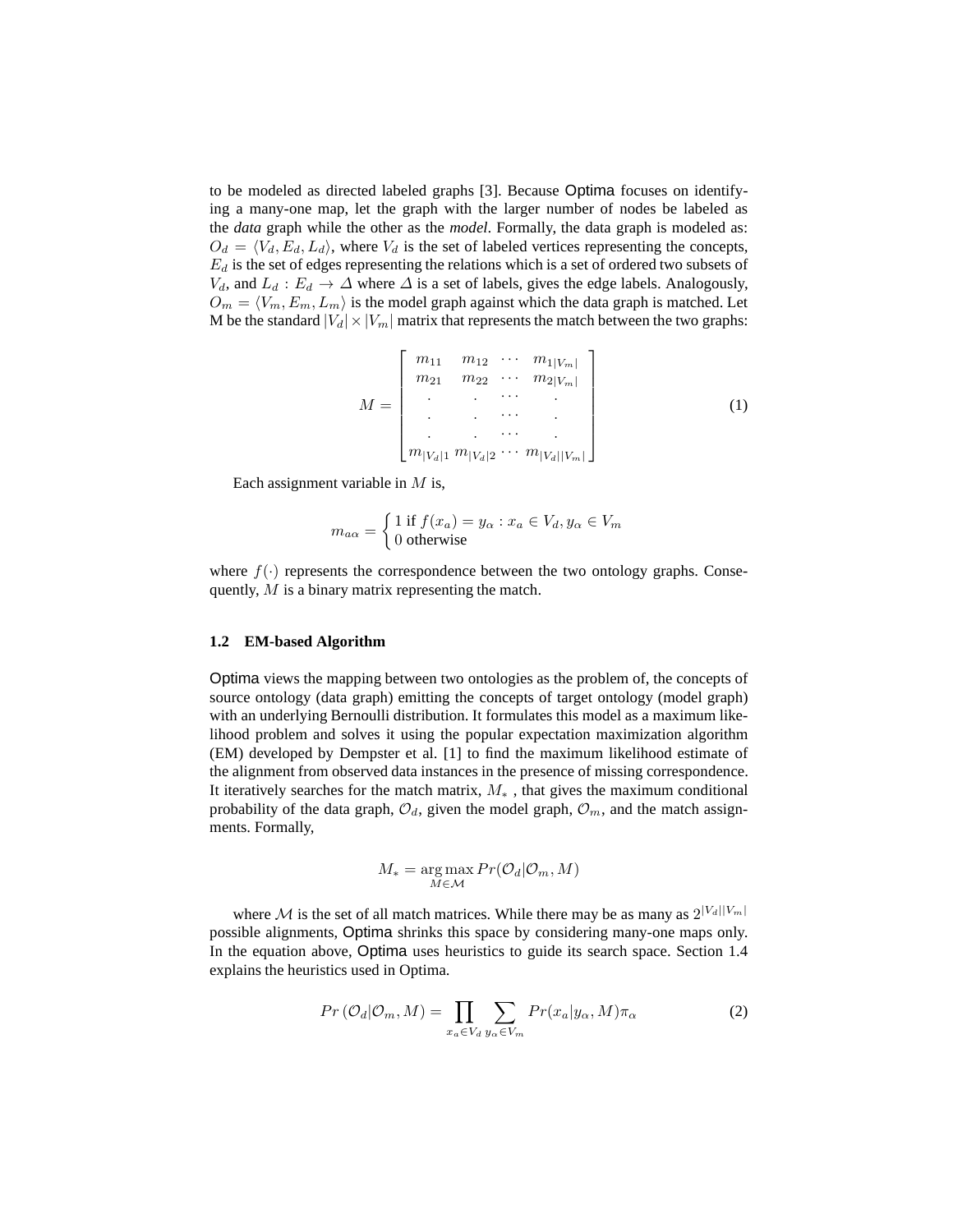where  $\pi_{\alpha} = Pr(y_{\alpha}|M)$  is the prior probability of the model graph vertex,  $y_{\alpha}$ , given the match matrix,  $M$ . The correspondence,  $f$ , is hidden from us. The matrix  $M$  may be seen as a mixture model by viewing each assignment variable,  $m_{a\alpha}$ , as a model.

This modeling does not have an inherent way of finding mapping between edges. Though it is viable for Optima to map the bipartition transformation of the provided graph it avoids it for the excessive complexity involved. Hence, Optima additionally allows matching the concept graph and labeled relationships as separate but dependent tasks.

**E Step** Optima formulates a conditional expectation of the log likelihood with respect to the hidden variables given the data graph and a guess of the match matrix,  $M<sup>n</sup>$  at some iteration n, in order to find the most likely match matrix:

$$
Q(M^{n+1}|M^n) = E\left[\log \Pr(x_a|y_\alpha, M^{n+1})\pi_\alpha^{n+1}|x_a, M^n\right] \\
= \sum_{a=1}^{|V_a|} \sum_{\alpha=1}^{|V_m|} \Pr(y_\alpha|x_a, M^n) \log \Pr(x_a|y_\alpha, M^{n+1})\pi_\alpha^{n+1} \tag{3}
$$

Optima derives the probability that the data graph node,  $x_a$ , is in correspondence with the model graph node,  $y_\alpha$ , under the match matrix of iteration n,  $M^n$  as,

$$
Pr(x_a|y_\alpha, M^n) = \left[\frac{1}{Pr(x_a|y_\alpha)}\right]^{|V_d||V_m|-1} \prod_{b=1}^{|V_d|} \prod_{\beta=1}^{|V_m|} Pr(x_a|y_\alpha, m_{b\beta}^n)
$$
(4)

Here, it is assumed that the individual models,  $m_{b\beta}^n$ , are independent of each other.

Optima extends the structural graph matching initially proposed by Luo and Hancock [5] with label similarity measures to derive the probability that  $x_a$  is in correspondence with  $y_\alpha$  given the assignment model,  $m_{b\beta}$ .

$$
Pr(x_a|y_\alpha, m_{b\beta}^n) = (1 - P_\epsilon(x_a, y_\alpha))^{EC} P_\epsilon(x_a, y_\alpha)^{1 - EC}
$$
\n(5)

where the correspondence error,  $P_{\epsilon}: V_d \times V_m \rightarrow [0, 1]$ , is defined as,

$$
P_{\epsilon}(x_a, y_{\alpha}) = P_{\epsilon}(|V_d|, |V_m|) - \delta \times P_s(x_a, y_{\alpha})
$$
\n<sup>(6)</sup>

EC denotes the edge consistency between the two graphs, which is defined as,

$$
EC = \begin{cases} 1 & \langle x_a, x_b \rangle \in E_d \land \langle y_\alpha, y_\beta \rangle \in E_m \land m_{b\beta} = 1 \\ 0 & \text{otherwise} \end{cases}
$$

The correspondence error,  $P_{\epsilon}$ , is based on the structural error,  $P_{\epsilon}$  ( $|V_d|, |V_m|$ ), a function based on the sizes of the graphs, and the similarity of the node labels,  $P_s(x_a, y_\alpha)$ . Parameter  $\delta \in [0, 1]$  controls how much weight is given to the similarity between entity labels. The structural error is defined as,

$$
P_e(|V_d|, |V_m|) = 2 \left| \frac{|V_d| - |V_m|}{|V_d| + |V_m|} \right|
$$

Optima employs the integrated similarity mentioned in Section 1.3 to evaluate the lexical similarity  $P_s(x_a, y_\alpha)$ .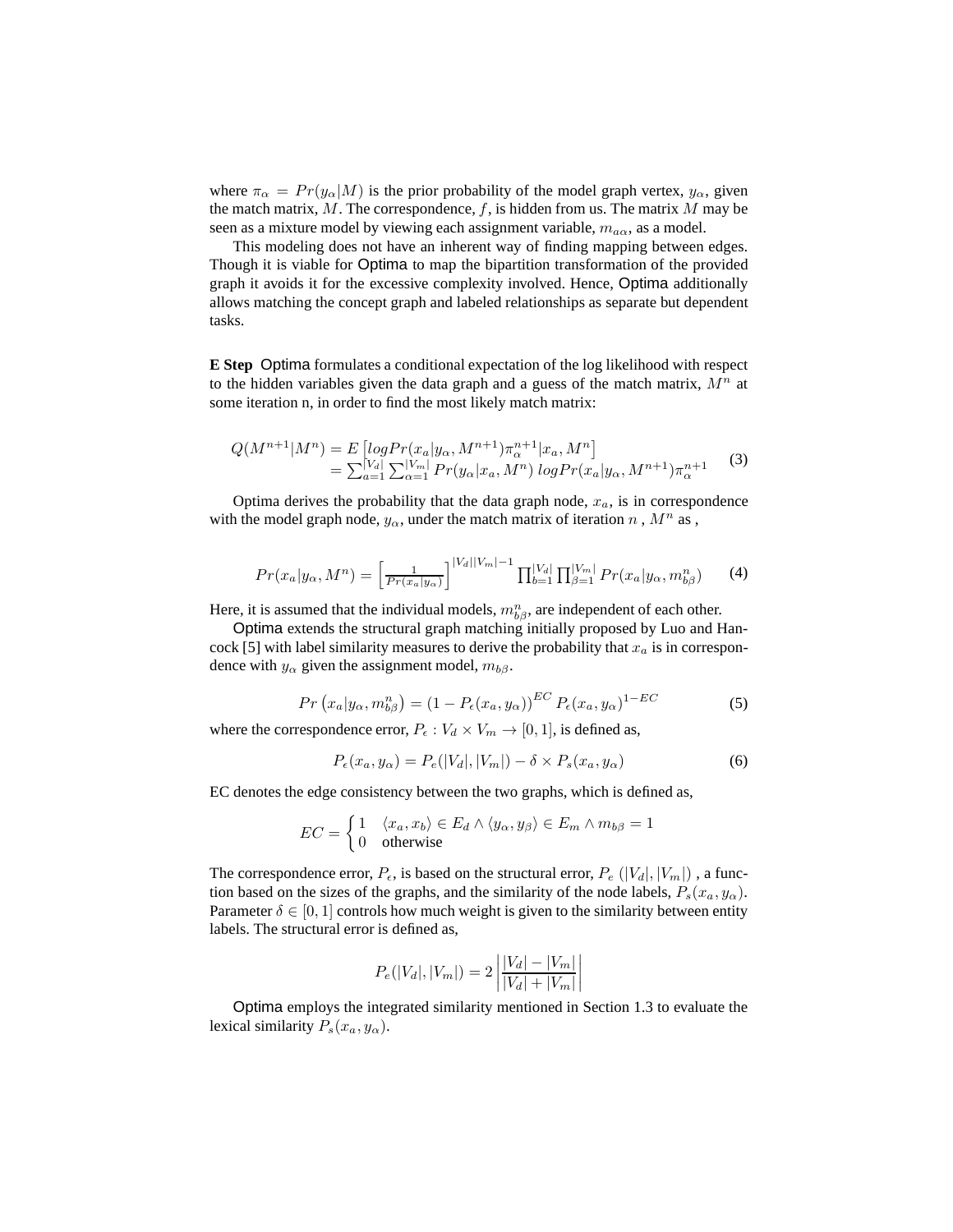**M Step** The maximization step chooses the match matrix,  $M_*^{n+1}$ , that maximizes  $Q(M^{n+1}|M^n)$ , as shown in Eq. 3. This mapping matrix becomes the input for the expectation step of the next iteration. Optima adopts the generalized EM, which relaxes maximization by settling for a mixture model,  $M_*^{n+1}$ , that simply improves the Q values.

$$
M_{*}^{n+1} = M^{n+1} \in \mathcal{M} : Q(M^{n+1}|M^{n}) \ge Q(M^{n}|M^{n})
$$
 (7)

The prior,  $\pi_{\alpha}^{n+1}$ , for each model graph node,  $\alpha$ , is updated as:

$$
\pi_{\alpha}^{n+1} = \frac{1}{|V_d|} \sum_{\alpha=1}^{|V_d|} Pr(y_{\alpha}|x_a, M^n)
$$
 (8)

The updated  $\pi_{\alpha}^{n+1}$  will be used in the next iteration of the EM.

### **1.3 Specific Techniques Used**

We configured Optima slightly different for OAEI from its default configuration.

**Integrated Similarity Measure** Concept or word similarity measures may be broadly categorized into syntactic and semantic. Syntactic similarity between concepts is entirely based on the string similarity between the concepts' names, labels and other associated text. Semantic similarity measures attempt to utilize the meaning behind the concept names to ascertain the similarity of the concepts. Optima utilizes both syntactic and semantic similarities.



**1.8 0 0.1 0.2 0.3 0.4 0.5 0.6 0.7 0.8 0.9 1 0 0.1 Syntactic Similarity**

**0.2 0.3 0.4 0.5 0.6 0.7 0.8 0.9 1**

**Semantic Similarity**

**Fig. 1.** Integrated similarity - 3D sigmoid

**Fig. 2.** Integrated similarity - Top angle

**1.8**

**2.2 2.4 2.6 2.8 3 3.2 3.4**

**Fig. 3.** Our integrated similarity measure as a function of the WN-based semantic similarity (*Sem*) and Smith-Waterman based syntactic similarity (*Syn*). Notice that the value is lower if semantic similarity is low but syntactic is high compared to vice versa.

There is no standard way of integrating WN-based similarity with syntactic measures. We employs a technique from our previous work in [8] to integrate similarity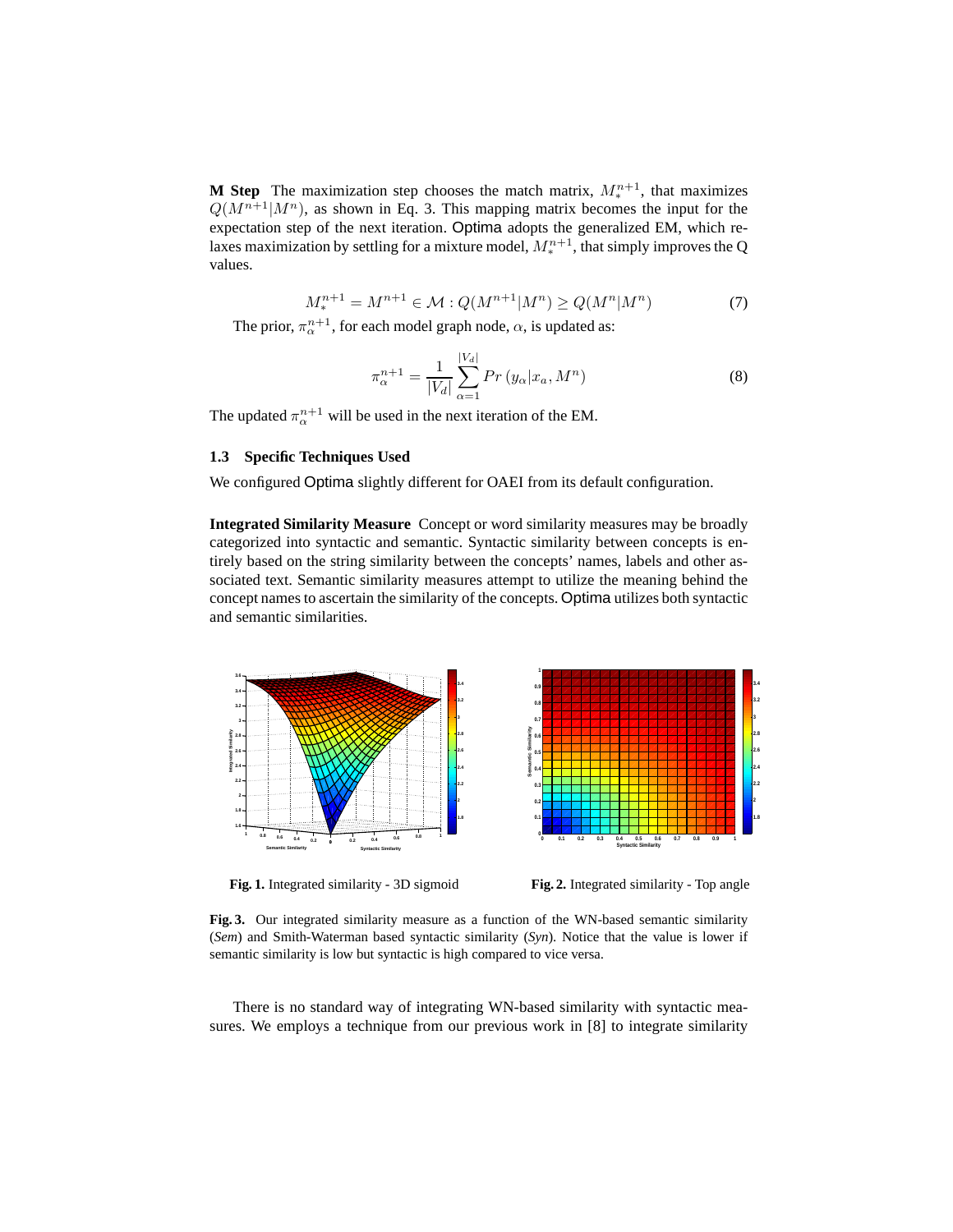measures. We define a normalized 3D function that maps a given pair of semantic and syntactic similarity to an integrated value. In order to generate this function, we observe that labels that are syntactically similar (such as *cat* and *bat*) may have different meanings. Because we wish to meaningfully map entities, semantic similarity takes precedence over syntactic. Consequently, high syntactic but low semantic similarity results in a lower integrated similarity value in comparison to low syntactic but high semantic similarity. We model such an integrated similarity measure as shown in Fig. 3 and give the function in Eq. 9. Our integrated similarity function is similar to a 3D sigmoid restricted to the quadrant where the semantic and syntactic similarities range from 0 to 1. One difference from the exact sigmoid is due to the specific property it must have because semantic similarity takes precedence over syntactic. We used Lin [4] similarity measure and gloss-based cosine similarity measure to evaluate the semantic similarity. On the other hand we used Smith-Waterman [7] technique for ascertaining the syntactic similarity between concept and relationship names.

$$
Int(x_a, y_\alpha) = \gamma \frac{1}{1 + e^{t \cdot r - c(Sem)}}
$$
\n(9)

Here,  $\gamma$  is a normalization constant;  $r = \sqrt{Syn^2 + Sem^2}$ , which produces the 3D sigmoid about the origin;  $t$  is a scaling factor and  $c(Sem)$  is a function of the semantic similarity as shown below:  $c(Sem) = \frac{2}{1 + e^{t' \cdot Sem(x_a, y_\alpha) - c'}}$  where  $t'$  is the scaling factor and  $c'$  is the translation factor, if needed. The specific function in Fig. 3 is obtained when  $t = 4$ ,  $t' = 3.5$ , and  $c' = 2$ .

#### **1.4 Adaptations made for the evaluation**

The iterative alignment algorithm requires a seed map. This is an initial list of mappings between concepts often provided to iterative algorithms. While the seed map could be generated manually, Optima additionally utilizes a simple technique of mapping nodes across the ontologies whose labels are syntactically similar. Candidate alignments are generated using simple but intuitive heuristics. For example, given each previously mapped node pair, their parents are considered for a match. Additionally, their sibling nodes could be considered. Analogous to the seed map, node pairs among the parents that are sufficiently similar are matched. Different potential alignments are generated based on how many parent nodes are matched and whether siblings are matched as well. These candidate alignments are considered during each iteration of Optima. More details about Optima are available in [2].

We also relaxed the Optima 's many-to-one constrain in candidate alignment generation to generate many-to-many alignments for OAEI.

#### **1.5 Link to the system and parameters file**

The Optima can be found at http://thinc.cs.uga.edu/thinclabwiki/ index.php/Automated\_Alignment\_of\_Ontologies.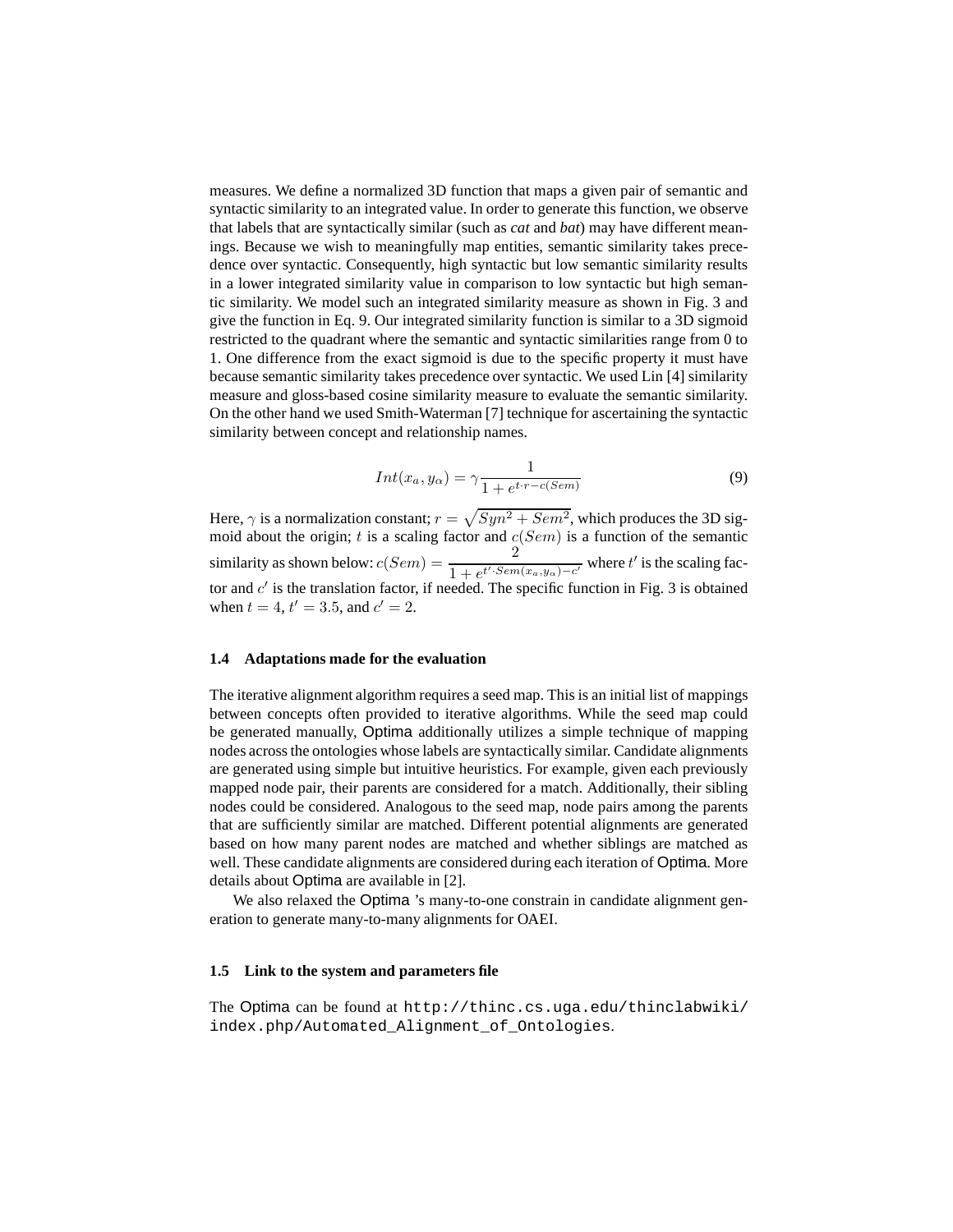#### **1.6 Link to the set of provided alignments (in align format)**

The OAEI 2011 results can be found at http://thinc.cs.uga.edu/thinclabwiki/ index.php/OAEI\_2011.

### **2 Results**

As stated above, Optima participated in three tracks in OAEI 2011. However for this report preliminary results of two tracks are presented and the related analysis are reported.

### **2.1 Benchmark**

The average precision and recall of Optima are depicted in 1.

|     | <b>Precision Recall</b> |      |
|-----|-------------------------|------|
| 100 | 0.90                    | 1.0  |
| 200 | 0.79                    | 0.73 |
| 300 | 0.74                    | 0.79 |

**Table 1.** Recall and Precision of Optima on benchmark track

#### **2.2 Conferences**

Optima attains an average recall of 0.60 and an average precision of 0.26 in conference track. See Appendix A for details.

#### **2.3 Anatomy**

We could not produce the results for anatomy track using Optima within the provided time. Since Optima utilizes an iterative algorithm and anatomy track has very large ontologies, we were unable to complete aligning these ontologies.

#### **3 General comments**

The primary challenge for Optima is to align very large ontologies. Due to its iterative nature and inherent computational complexity of evaluating the Equation 3, Optima takes considerably longer time to align larger ontologies. However it is able to align small to medium ontologies competitively.

We also found that computing semantic similarity measures for word phrases and compound words is difficult. Tokenizing these correctly and locating individual glosses in WN is often challenging<sup>1</sup> but crucial for a better performance.

<sup>1</sup> The concept *Meta-Review* should be tokenized into two words *(Meta, Review)* while *Registration Non–Member* needs to be tokenized into two words *(Registration, NonMember)* but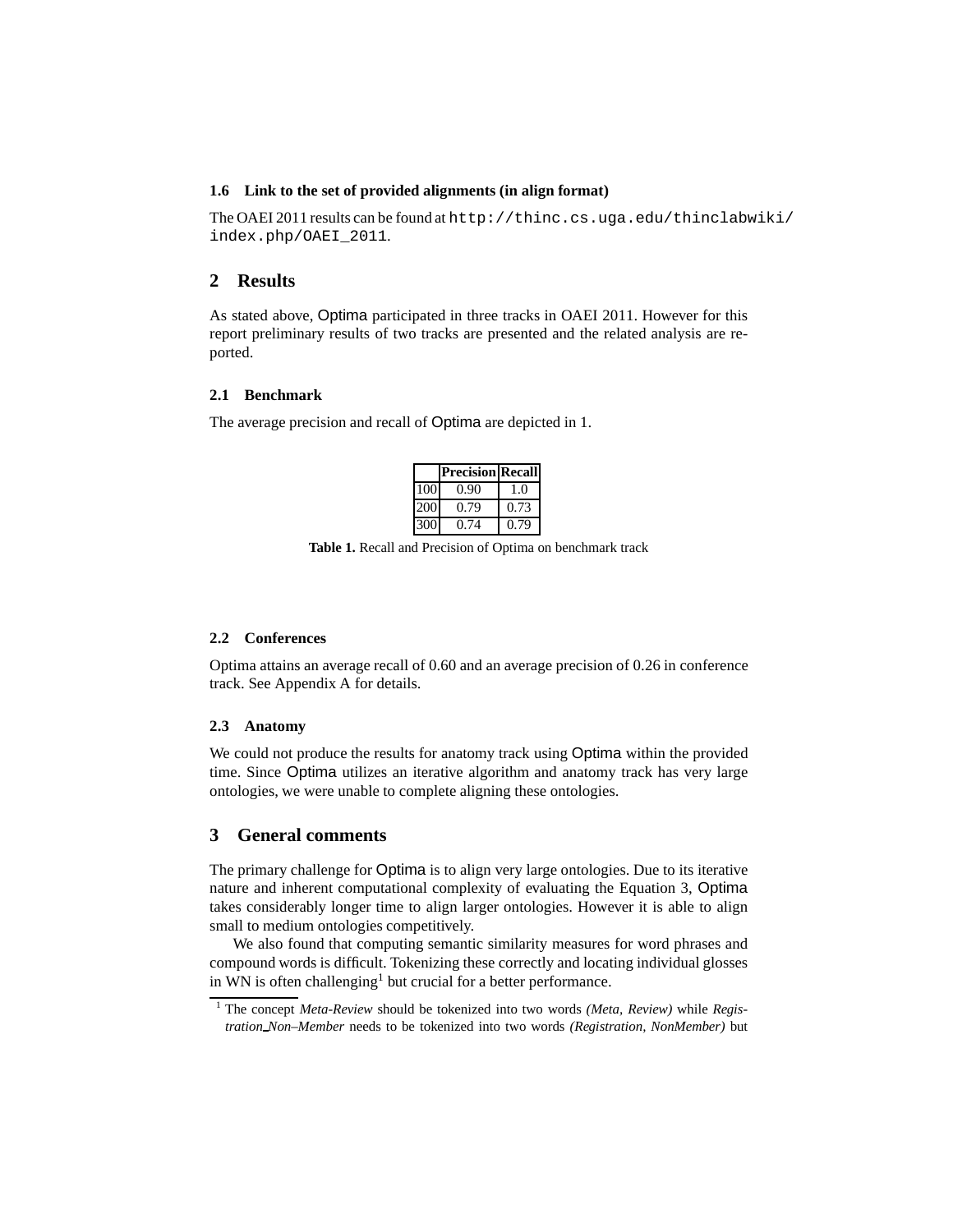### **4 Conclusion**

In this report we present the results of Optima in OAEI 2011 campaign. We participate in three tracks including Benchmark, Conference and Anatomy. We reviewed the iterative algorithm Optima adopts to arrive at an inexact match between two ontologies. Though we have been using OAEI datasets for various experiments and fine tuning of Optima , this is the first time we participate officially in an OAEI campaign. Due to its iterative nature Optima takes substantially longer time to align large ontologies. As a result we are unable to provide our preliminary results of anatomy track for this report. In future, we would like to participate in more tracks. Especially we hope to leverage Optima to be able to efficiently solve instance matching and large ontology matching challenges.

#### **References**

- 1. Dempster, A.P.; Laird N.M. and Rubin, D.B. 1977. Maximum likelihood from incomplete data via the EM algorithm. *Journal of the Royal Statistical Society, Series B (Methodological)*  $39:1 - 38.$
- 2. Doshi, P.; Kolli, R.; and Thomas, C. 2009. Inexact matching of ontology graphs using expectation-maximization. *Web Semantics* 7(2):90 – 106.
- 3. Hayes, J. and Gutierrez, C. 2004. Bipartite graphs as intermediate models for RDF graphs. *Proceedings of the International Semantic Web Conference (ISWC)* :47 – 61.
- 4. Lin, D. 1998. An information-theoretic definition of similarity. In *ICML*, 296–304.
- 5. Luo, B. and Hancock, E. 2001. Structural graph matching using the EM algorithm and singular value decomposition. *Graph Algorithms and Computer Vision* 23 10:1120 – 1136.
- 6. McGuinness, D., and Harmelen, F. 2004. Owl web ontology language overview. Recommendation, World Wide Web Consortium (W3C).
- 7. Smith, T. F., and Waterman, M. S. 1981. Identification of common molecular subsequences. *Journal of molecular biology* 147(1):195–197.
- 8. Uthayasanker, T., and Doshi, P. 2011. On the Utility of WordNet for Ontology Alignment: Is it Really Worth It?. *IEEE ICSC* :268–274.

should not be tokenized into three words *(Registration, Non, Member)*. The hyphen (–) is a delimiter in the former concept but should be just ignored in the later concept. This tokenization is demanded by WN matchers since *MetaReview* does not exist in WN but the word *NonMember* exists in WN.